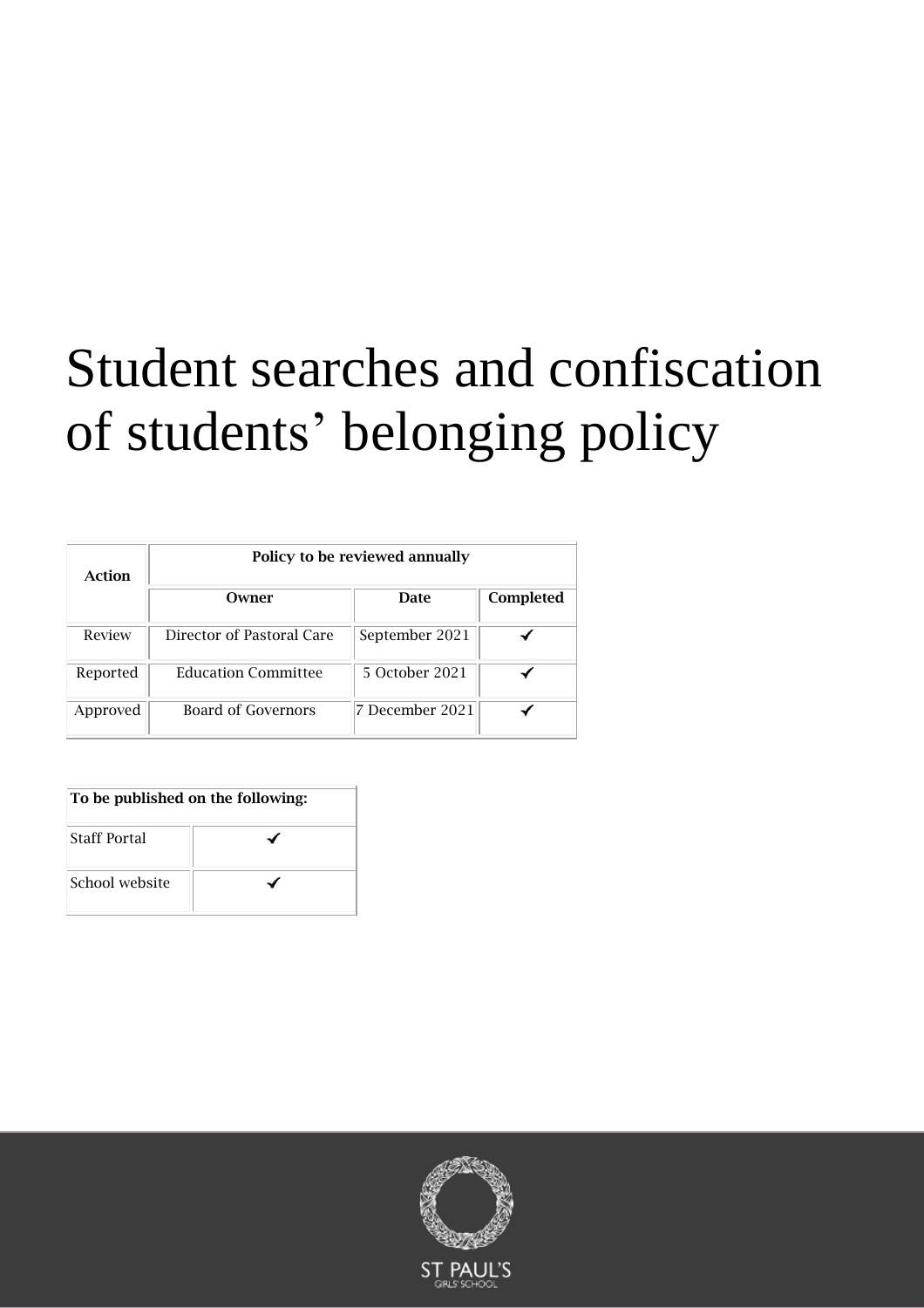# 1. Student Searches

1.1 The school has the duty to safeguard and promote the welfare of children. In exercising this duty, the school will pay proper attention to the right of privacy of all students but there will be occasions on which it is necessary to search the person or belongings of a student. This policy sets out the circumstances in which such searches can be carried out and how they should be done, in line with the guidance for schools on *Screening, Searching and Confiscation: Advice for Head Teachers, Staff and Governing Bodies* (DfE, January 2018) 1 .

1.2 This guidance says that it is lawful for the High Mistress, or teaching staff as delegated by the High Mistress, to search students, with their consent, for any item banned under the school rules in the Behaviour policy. There is also a statutory power to search students or their possessions without consent where there are reasonable grounds to believe that the student has certain prohibited items.

1.3 The key points of the guidance are:

- Students have a right to expect a reasonable level of personal privacy and any search should, therefore, be justified and proportionate. Reasonable grounds may include overhearing students talking about an item or a student behaving in an unusual or suspicious manner.
- School staff can search a student for any item, with the student's consent.
- School staff are authorised to search students or their possessions, without consent, where they suspect the student has certain prohibited or banned items. Prohibited items are defined in the guidance and the statutory powers relate to those items. Therefore, the prohibited items are currently:
	- o Knives or Weapons
	- o Blades, razors, lighters, matches
	- o Alcohol
	- $\circ$  Tobacco, cigarette papers, e-cigarettes, or vaping kits for under-age students
	- o Substances that could be abused, such as illegal drugs, solvents or so-called "legal highs"
	- o Stolen items
	- o Fireworks and/or smoke bombs
	- o Pornographic images
	- o Inflammatory material of a religious, political, racist, homophobic, anti-trans or sexist nature
	- o Any other item that it could reasonably be assumed may be used, or misused, to disrupt effective learning and good order in the school or its environs or to commit an offence, cause personal injury or damage to property
- School staff can confiscate any banned or prohibited item found as a result of a search or which they consider harmful or detrimental to school discipline.
- School staff may also confiscate, retain, or dispose of a student's property as a disciplinary penalty.

# 2. Searching a Student's Person or locker

2.1 Whenever a search of a student is conducted, the member of staff conducting the search should ensure that proper records are kept.

2.2 For a student's person search, the member of staff must be the same sex as the student and another member of staff should act as a witness. A search can be carried out by a member of staff of the opposite sex to the student and without a witness where the staff member reasonably believes that there is a risk of serious harm to a person if such a search is not carried out immediately and it is not reasonably practicable to call another member of staff.

# 3. Searches with Consent

3.1 If a student is suspected of carrying an unauthorised item (items banned in the Behaviour Policy) they should be asked, in the presence of a second member of staff as a witness, to remove their outer

<sup>&</sup>lt;sup>1</sup> See<https://www.gov.uk/government/publications/searching-screening-and-confiscation> l<mark>ast update January 2018</mark>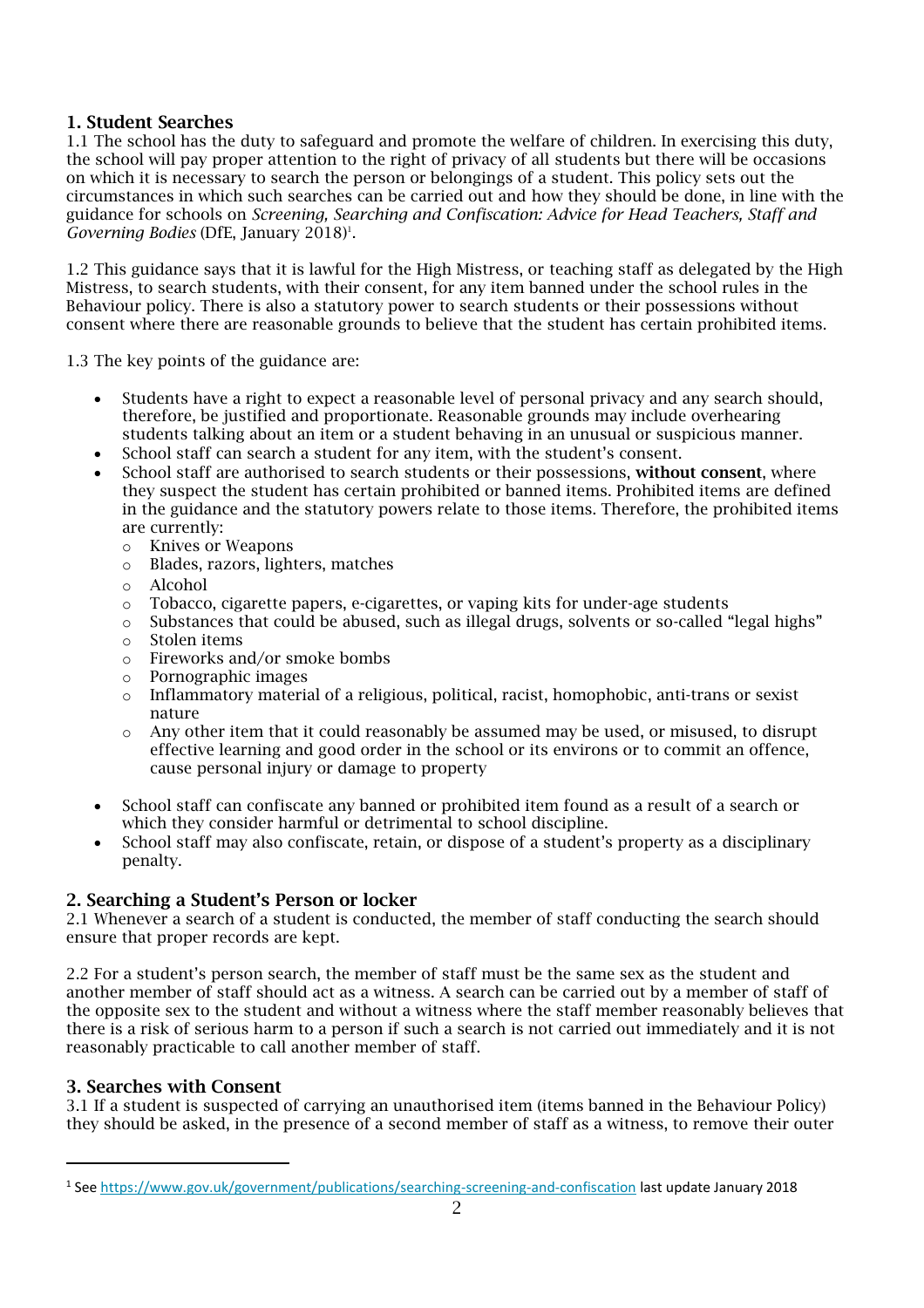clothing, to turn out their pockets, bag or locker. Schools are not required to have formal written consent from the student for this sort of search.

3.2 If a student refuses to co-operate then, in line with the Behaviour Policy, they will be treated in the same fashion as a student who refuses to comply with instructions from staff and they will be temporarily withdrawn from lessons until an appropriate investigation by the Director of Pastoral Care can take place. The student's parents should be contacted to persuade them to co-operate or, alternatively, the student can be disciplined as if they were in possession of the suspected items.

### 4. Searches without Consent

4.1 In all circumstances the consent of the student to any search should be requested, although in certain situations searching without consent is permissible. Staff should only undertake a search without consent if they have reasonable grounds for suspicion that the student has certain prohibited or banned items as set out above and should always inform the Director of Pastoral Care having done so.

4.2 The student should be asked, again in the presence of a second member of staff as a witness, to turn out their pockets or bag. If they refuse, the first step is to inform their parents to ask them to persuade the student to co-operate. If this fails and possession of such items is still suspected, then a search of the student's person may still be conducted without the consent of the student.

### 5. Extent of Searches of a Student's Person

5.1 Under no circumstances should staff touch the student or carry out any search under clothing and the member of staff conducting the search may not require the student to remove any clothing other than outer clothing (outer clothing is clothing that is not worn next to the skin or immediately over a garment that is being worn as underwear, and also hats, shoes, boots, gloves, and scarves).

5.2 A second adult witness should always be present at a search. Incident CPOMS reports must be submitted about any such search, listing all the main details. Affected students' parents should always be contacted after any search, regardless of the outcome.

#### 6. Electronic devices

6.1 Where the member of staff conducting the search suspects that an electronic device has been, or is likely to be, used to commit an offence or cause personal injury or damage to property, they may examine any data or files on the devices where there is a good reason to do so. They may also delete data or files if they think there is a good reason to do so. In determining a 'good reason' to examine or erase the data or files the staff member should reasonably suspect that the data or file on the device in question has been, or could be, used to cause harm, to disrupt teaching or break the school rules.

6.2 If an electronic device that is prohibited by the school rules has been seized and the member of staff has reasonable grounds to suspect that it contains evidence in relation to an offence, they must give the device to the DSL immediately who will then deliver it to the police as soon as it is reasonably practicable. Material on the device that is suspected to be evidence relevant to an offence, or that is a pornographic image of a child or an extreme pornographic image, should not be deleted prior to giving the device to the police. In such circumstances, staff should immediately inform the DSL who will report to the police except on trips when it will be necessary for the trip leader to report directly to the police.

6.3 Parental consent is not needed to search though a student's mobile phone if it has been seized in a lawful 'without consent' search and is prohibited by the school rules or is reasonably suspected of being, or likely to be, used to commit an offence.

#### 7. Intimate searches

7.1 If a member of staff has good cause to suspect that a prohibited item (e.g. illegal drugs or stolen property) is concealed within a student's inner clothing, and hence it is felt necessary for a student to be subject to an intimate search (i.e. consisting of inner clothing), then the student should be told that the police will be called, who are allowed to conduct a personal search if they believe that a crime has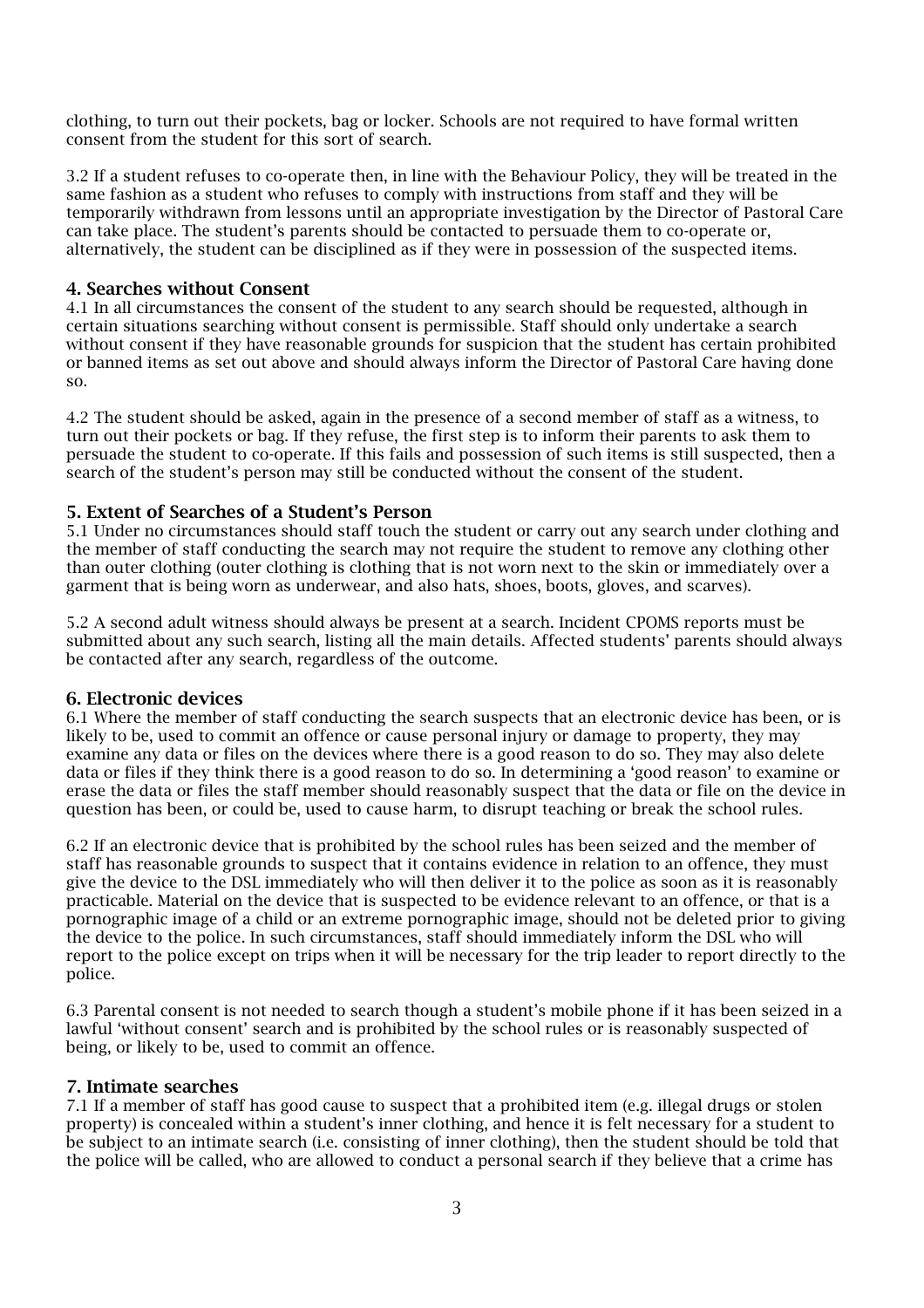been committed. Intimate searches may only be conducted by a police officer and following notification to parents/carers.

# 8. Searches of property in the absence of a student

8.1 Searches of student property on school grounds or on trips should not be carried out in the absence of the relevant student(s), unless the circumstances are such (for instance the suspected presence of drugs or weapons) as to make such a search warranted. In such cases authorisation to carry out the search should be obtained from the High Mistress or Director of Pastoral Care. Forcible entry into locked school property (such as a locker) is only justified in extreme circumstances and would also need the authorisation of the High Mistress or Director of Pastoral Care.

# 9. Items found as a result of a search

9.1 For items found as a result of a search (with or without consent):

- Alcohol may be retained and disposed of appropriately
	- Controlled substances (or suspected controlled substances) will be delivered to the police in accordance with the school's Substance Misuse Management and Education Policy
	- The school will judge if stolen items also need to be reported to the police and, where appropriate, the items will be returned to their rightful owner.

# 10. School Trips

10.1 This policy applies on authorised school trips where the school rules are in force. There may therefore be occasion to carry out a search on a school trip. The member of staff in charge of the trip is empowered to carry out such a search, following all the above procedures. A second adult should act as a witness. If this occasion arises, the adult in charge of the trip will inform the Senior Management Team contact of any search carried out. Full notes must be kept, and an incident report submitted in due course.

# 11. Confiscations

11.1 Any unauthorised or prohibited items may be confiscated by the member of staff conducting the search. Guidelines about the disposal of such items are dealt with in paragraph 9 of this policy.

# 12. Notifying Parents

12.1 The school is not required by law to inform parents before a search takes place or to seek their consent to search their child. However, the school will inform parents of any serious disciplinary incident that may involve a search of their child as soon as it is practicable.

# 13. Complaints about searches

13.1 Any complaints about how a search has been conducted will be dealt with by the school's Complaints Policy.

# 14. Confiscation of students' belongings

14.1 The non-statutory guidance for schools *Screening, Searching and Confiscation: Advice for Head Teachers, Staff and Governing Bodies (DfE, January 2018)* <sup>2</sup> provides that confiscation is an appropriate disciplinary measure when applied in a reasonable and proportionate way. "Reasonableness" is defined as any clear breach of school rules or where there is a clear concern about student safety.

14.2 Any member of staff may confiscate, retain, or dispose of a student's property when they deem it necessary to enforce the school rules and regulations, in line with the Behaviour Policy, and to maintain an environment conducive to learning, where the rights of all students to be educated in a safe and orderly environment are safeguarded. school staff may also confiscate, retain, or dispose of a student's property as a disciplinary penalty, where reasonable to do so.

14.3 Circumstances in which items may be confiscated include:

<sup>&</sup>lt;sup>2</sup> See<https://www.gov.uk/government/publications/searching-screening-and-confiscation> l<mark>ast update January 2018</mark>